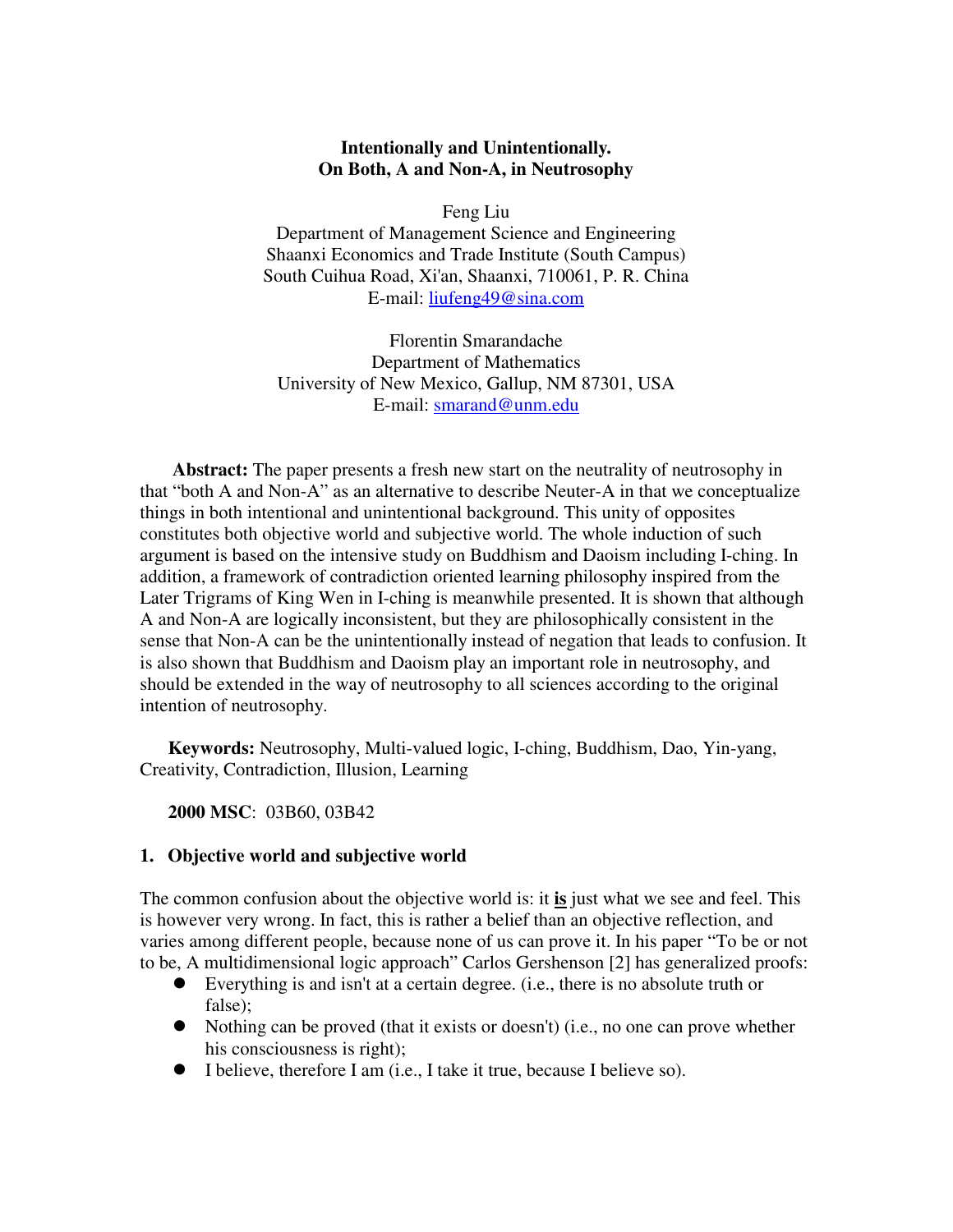It is something, but not that figured in our mind. This is the starting point in Daoism (F. Liu [2]).

Daodejing begins with: "Dao, daoable, but not the normal dao; name, namable, but not the normal name." We can say it is dao, but it doesn't mean what we say. Whenever we mention it, it is beyond the original sense.

Daodejing mainly deals with the common problem: "What/who creates everything in the world we see and feel?" It is dao: like a mother that bears things with shape and form. But what/who is dao? It is just unimaginable, because whenever we imagine it, our imagination can never be it (we can never completely describe it: more we describe it, more wrong we are). It is also unnamable, because whenever we name it, our concept based on the name can never be it.

Daoism illustrates the origin of everything as such a form that doesn't show in any form we can perceive. This is the reason why it says, everything comes from nothingness, or this nothingness creates everything in forms in dynamic change. Whatever we can perceive is merely the created forms, rather than its genuine nature, as if we distinguish people by their outer clothes. We are too far from understanding the nature, even for the most prominent figures like Einstein.

Therefore **Name and Non-Name coexist** pertaining to an object:

Object = both Name and Non-Name.

Then what should we do **subjectively**? Very simple: both intentionally and unintentionally. Intentional conception relates to all the connotation and extension pertaining to Name, and unintentional one to Non-Name.

z **There are alternative interpretations on Non-Name: unintentionally and negatively. This is crucial in our confusion.**

This is the contradiction between creativity and implementation, as is stated below.

#### **2. Neutrosophy**

Neutrosophy is a new branch of philosophy that studies the origin, nature, and scope of neutralities, as well as their interactions with different ideational spectra. It is the base of *neutrosophic logic*, a multiple value logic that generalizes the fuzzy logic and deals with paradoxes, contradictions, antitheses, antinomies.

**Characteristics** of this mode of thinking:

- proposes new philosophical theses, principles, laws, methods, formulas, movements;

- reveals that world is full of indeterminacy;

- interprets the uninterpretable;

- regards, from many different angles, old concepts, systems:

showing that an idea, which is true in a given referential system, may be false in another one, and vice versa;

- attempts to make peace in the war of ideas,

and to make war in the peaceful ideas;

- measures the stability of unstable systems,

and instability of stable systems.

Let's note by <A> an idea, or proposition, theory, event, concept, entity, by <Non-A> what is not  $\langle A \rangle$ , and by  $\langle A$ nti-A $\rangle$  the opposite of  $\langle A \rangle$ . Also,  $\langle Neut-A \rangle$  means what is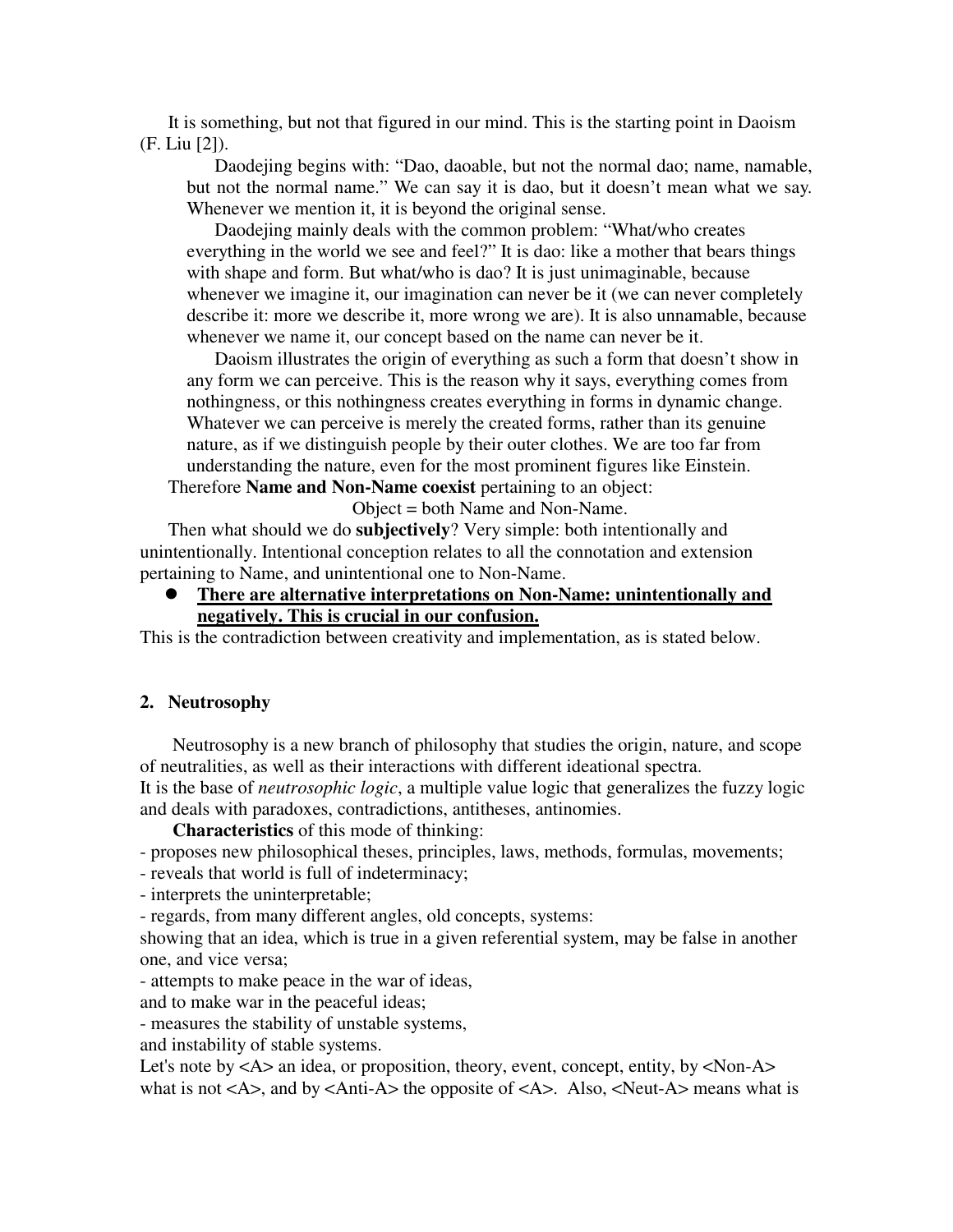neither  $\langle A \rangle$  nor  $\langle A$ nti-A $\rangle$ , i.e. neutrality in between the two extremes. And  $\langle A \rangle$  a version of <A>.

<Non-A> is different from <Anti-A>.

### **Main Principle:**

Between an idea <A> and its opposite <Anti-A>, there is a continuum-power spectrum of neutralities <Neut-A>.

### **Fundamental Thesis of Neutrosophy:**

Any idea <A> is T% true, I% indeterminate, and F% false, where T, I,  $F \subset J$  0,  $1^+$ [.

### **Main Laws of Neutrosophy:**

Let  $\langle \alpha \rangle$  be an attribute, and  $(T, I, F) \subset ]0, 1^+]^3$ . Then:

- There is a proposition <P> and a referential system  $\{R\}$ , such that <P> is T% < $\alpha$ >, I% indeterminate or  $\langle Neut-\alpha \rangle$ , and  $F\% \langle Anti-\alpha \rangle$ .

- For any proposition  $\langle P \rangle$ , there is a referential system  $\{R\}$ , such that  $\langle P \rangle$  is  $T\% \langle \alpha \rangle$ ,  $I\%$ indeterminate or  $\langle Neut-\alpha\rangle$ , and  $F\% \langle Anti-\alpha\rangle$ .

 $-\langle \alpha \rangle$  is at some degree  $\langle \text{Anti-}\alpha \rangle$ , while  $\langle \text{Anti-}\alpha \rangle$  is at some degree  $\langle \alpha \rangle$ .

# **3. Creativity and implementation**

We can model our mind in the alternation of yin and yang that is universal in everything (Feng Liu):

• Yang pertains to dynamic change, and directs great beginnings of things; yin to relatively static stage, and gives those exhibited by yang to their completion.

In the course of development and evolution of everything yang acts as the creativity (Feng Liu) that brings new beginnings to it, whereas yin implements it in forms as we perceive as temporary states. It is in this infinite parallelism things inherit modifications and adapt to changes.



z On our genuine intelligence — **creativity** (F. Liu [2]) In the query about the figure on the left, whenever we hold the answer as a circle, we are inhibiting our creativity. Nor should we hold that it is a cake, a dish, a bowl, a balloon, or the moon, the sun, for we also spoil our creativity in this way. Then, what is it?

"It is nothing."

Is it correct? It is, if we do not hold on to the assumption "it is something". It is also wrong, if we persist in the doctrine "the figure is something we call nothing." This nothing has in this way become something that inhibits our creativity. How ridiculous!

**Whenever we hold the belief "it is …", we are loosing our creativity. Whenever we hold that "it is not …", we are also loosing our creativity.** Our true intelligence requires that we completely free our mind — neither stick to any extremity nor to "no sticking to any assumption or belief". This is a kind of genius or gift rather than logic rules, acquired largely after birth, e.g., through Buddhism practice. **Note that our creativity lies just between internationality and uninternationality.**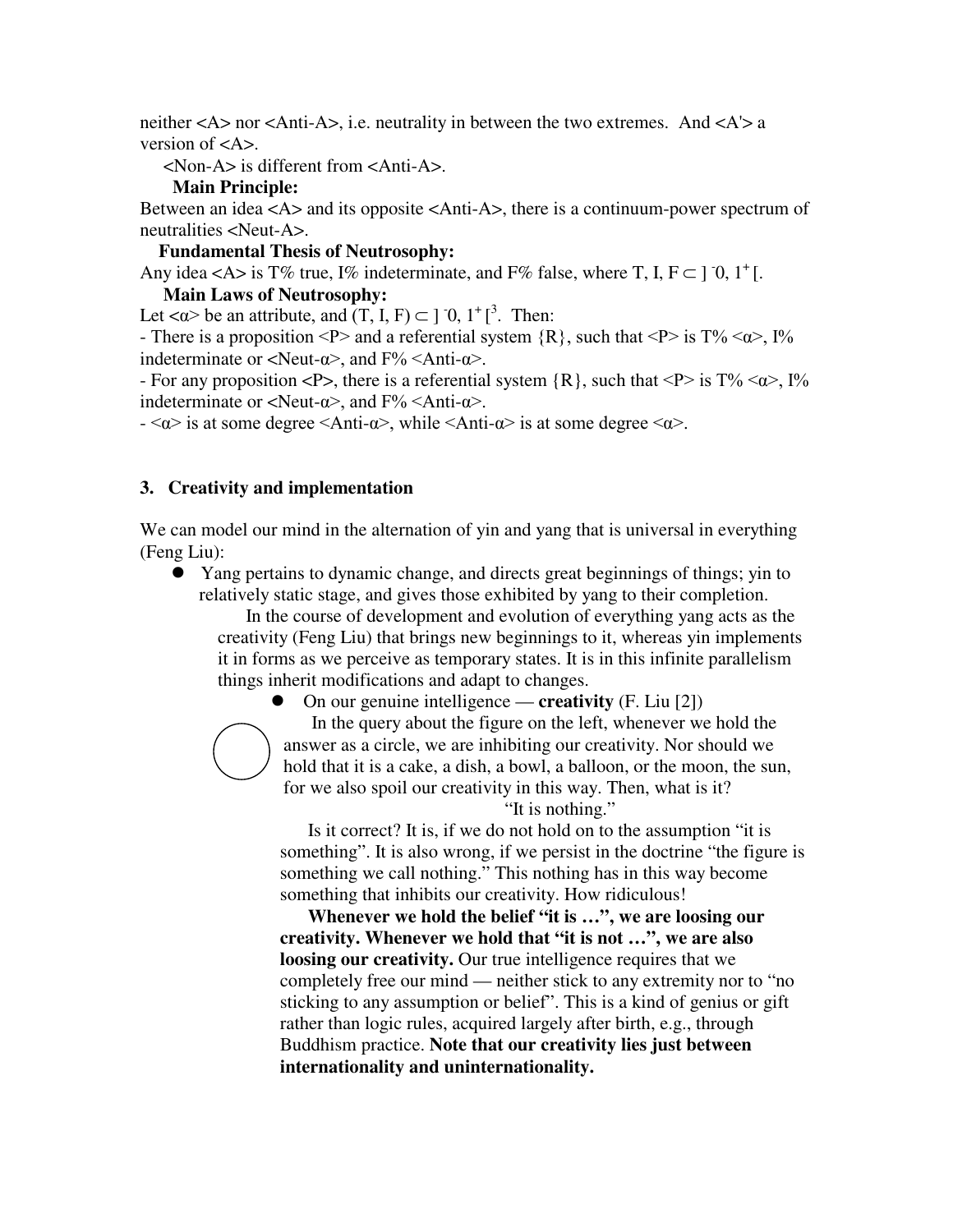**Not (it is) and not (it is not), It seems nothing, but creates everything, Including our true consciousness, The power of genius to understand all.** 

The further insight on contradiction compatible **learning philosophy** inspired from the Later Trigrams of King Wen of Iching shows that:

When something (controversial) is perceived (in Zhen), it is referred (in Xun) to various knowledge models and, by assembling the fragments perceived from these models, we reach a general pattern to which fragments attach (in Li), as hypothesis, which needs to be nurtured and to grow up (Kun) in a particular environment. When the hypothesis is mature



enough, it needs to be represented (in Dui) in diverse situations, and to expand and contradict with older knowledge (in Qian) to make update, renovation, reformation or even revolution in knowledge base, and in this way the new thought is verified, modified and substantialized. When the novel thought takes the principal role (dominant position) in the conflict, we should have a rest (in Kan) to avoid being trapped into depth (it would be too partial of us to persist in any kind of logic, to adapt to the outer changes). Finally the end of cycle (in Gen).

I-ching [in Chinese: Yi Jing] means: *Yi =* change, *Jing =* scripture. It mainly deals with the creation, evolution (up and down) of everything in such perspective that everything is an outer form of a void existence, and that everything always exists in the form of unity (compensation, complementation) of opposites…

# This philosophy shows that **contradiction acts as the momentum or impetus to learning evolution. No controversy, no innovation. This is the essentially of neutrosophy** (Florentin Smarandache).

In the cycle there is unintentionally implied throughout it:

- Where do the reference models relating to the present default model come from? They are different objectively.
- $\bullet$  How can we assemble the model from different or even incoherent or inconsistent fragments?
- If we always do it intentionally, how does the hypothesis grow on its own, as if we study something without sleep?
- How can our absolute intention be complemented without contradiction?
- Is it right that we always hold our intention?

There is only one step between truth and prejudice — when the truth is overbelieved regardless of constraint in situations, it becomes prejudice.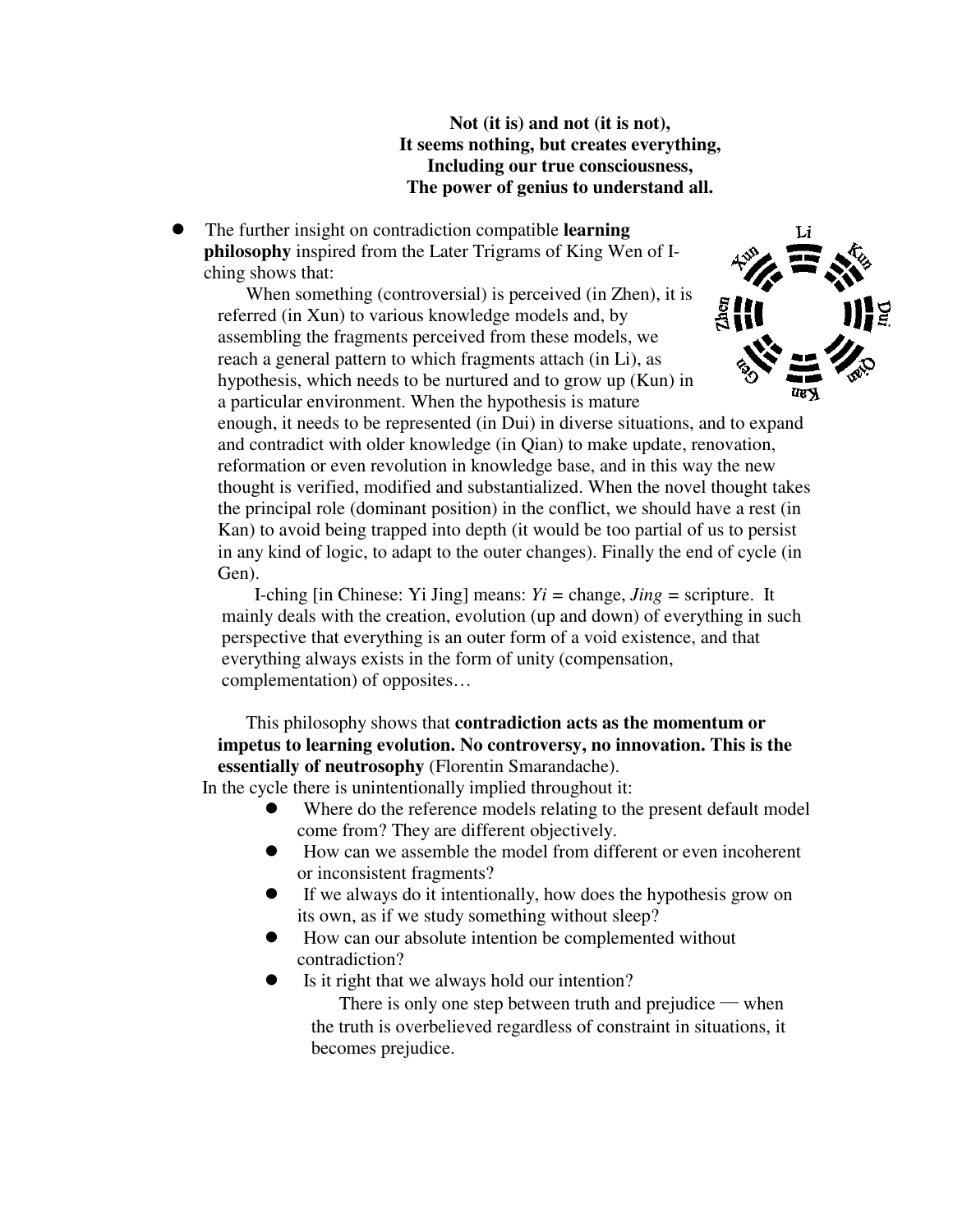- Is there no end for the intention? Then, how can we obtain a concept that is never finished? If there is an end, then it should be the beginning of unintentionally, as yin and yang in Taiji figure.
	- Unintentionally can be alternately derived when the intention is repeated over and over so that it becomes an instinct. **It is even severe that we develop a fallacy instinct.**

### **4. Completeness and incompleteness: knowledge and practice**

There always is contradiction between completeness and incompleteness of knowledge. In various papers presented by Carlos Gershenson he proves this point. Same in Daoism and Buddhism. This contradiction is shown in the following aspect:

- a) People are satisfied with their knowledge relative to a default, well-defined domain. But later on, they get fresh insight in it.
- b) They face with contradictions and new challenges in their practice and further development.

This reflects in our weakness that:

- $\bullet$  Do we understand ourselves?
- Do we understand the universe?

What do we mean by knowledge, complete whole or incomplete? Our silliness prompts us to try the complete specifications, but where on earth are they (Gershenson [1])? Meanwhile, our effort would be nothing more than a static imitation of some dynamic process (Liu [1]), since **human understands the world through the interaction of the inter-contradictory and inter-complementary two kinds of knowledge: perceptual knowledge and rational knowledge - they can't be split apart.**

- $\bullet$  In knowledge discovering, there are merely strictly limited condition that focus our eyes to a local domain rather than a open extension, therefore our firsthand knowledge is only relative to our default referential system, and extremely subjective possibly.
- Is it possible to reach a relatively complete piece at first? No, unless we were gods (we were objective in nature).
- Then we need to perceive (the rightness, falseness, flexibility, limitation, more realistic conception, etc.) and understand the real meaning of our previous knowledge — how: only through practice (how can we comprehend the word "apple" without tasting it?)
- Having done that, we may have less subjective minds, based on which the original version is modified, revised, and adapted as further proposals.
- Again through practice, the proposals are verified and improved.
- This cycle recurs to the infinite, in each of which our practice is extended in a more comprehensive way; the same to our knowledge.
	- Discover the truth through practice, and again through practice verify and develop the truth. Start from perceptual knowledge and actively develop it into rational knowledge; then start from rational knowledge and actively guide revolutionary practice to change both the subjective and the objective world. Practice, knowledge, again practice, and again knowledge. This form repeats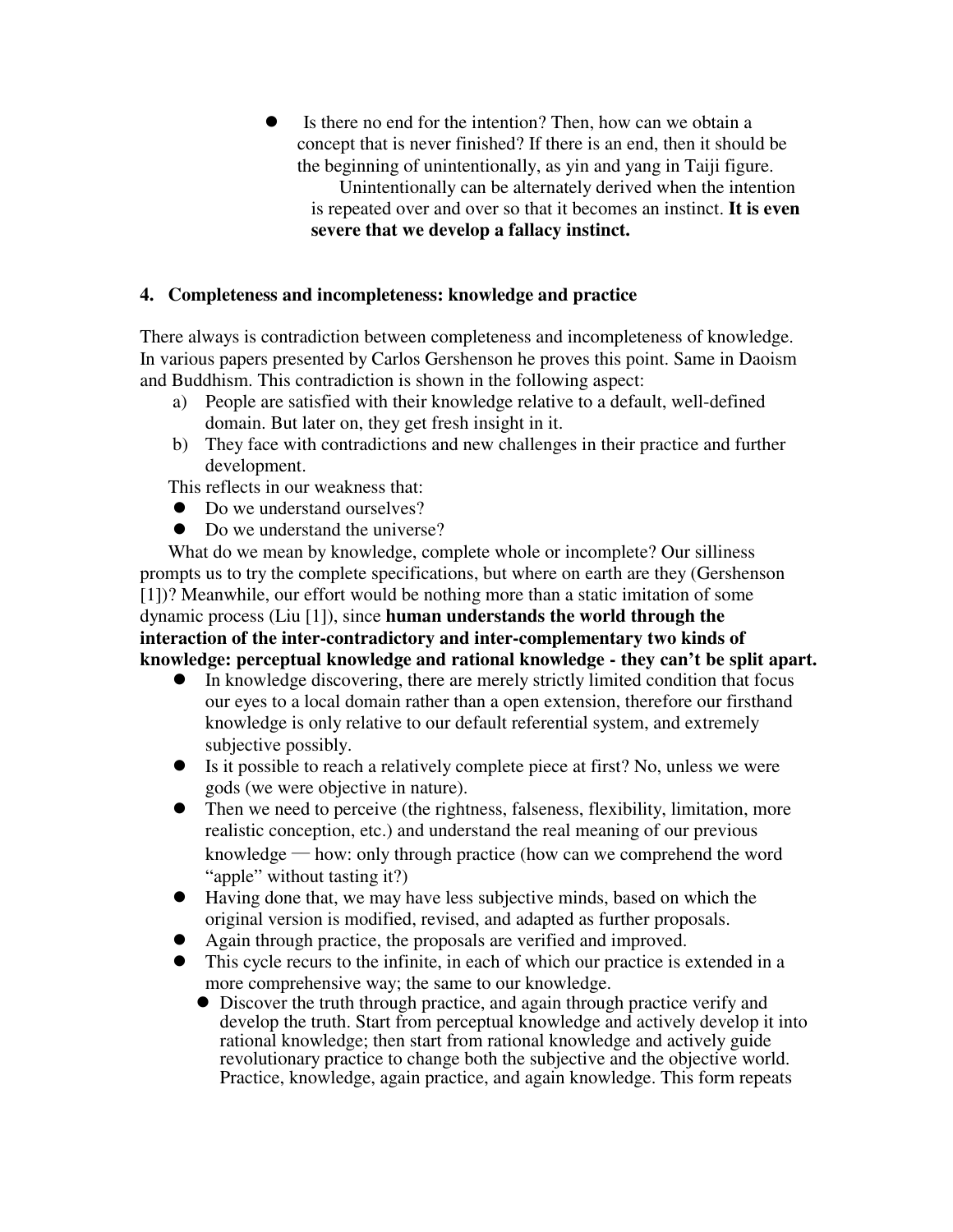itself in endless cycles, and with each cycle the content of practice and knowledge rises to a higher level.

- $\bullet$  Through practice, we can
	- $\bullet$  verify our knowledge
	- $\bullet$  find the inconsistency, incompleteness of our knowledge, and face new problems, new challenges as well
	- $\bullet$  maintain critical thought

Therefore **knowledge is based on the infinite critics and negation (partial or revolutionary) on our subjective world.** It is never too old to learn.

### **5. Conclusion**

Whenever we say "it is", we refer it to both subjective and objective worlds.

We can creatively use the philosophical expression **both A and non-A** to describe both subjective world and objective worlds, and possibly the neutrality of both.

Whenever there is "it is", there is subjective world, in the sense that concepts always include subjectivity. So our problem becomes: is "it" really "it"? A real story of Chinese Tang dynasty recorded in a sutra (adapted from Yan Kuanhu Culture and Education Fund)shows that:

> Huineng arrived at a Temple in Guangzhou where a pennant was being blown by wind. Two monks who happened to see the pennant were debating what was in motion, the wind or the pennant.

Huineng heard their discussion and said: "It was neither the wind nor the pennant. What actually moved were your own minds." Overhearing this conversation, the assembly (a lecture was to begin) were startled at Huineng's knowledge and outstanding views.

- When we see pennant and wind we will naturally believe we are right in our consciousness, however it is subjective. In other words, what we call "the objective world" can never absolutely be objective at all.
- $\bullet$  Whenever we believe we are objective, this belief however is subjective too.
- $\bullet$  In fact, all these things are merely our mental creations (called illusions in Buddhism) that in turn cheat our consciousness: There is neither pennant nor wind, but our mental creations.
- The world is made up of our subjective beliefs that in turn cheat our consciousness. This is in fact a cumulative cause-effect phenomenon.
- Everyone can extricate himself out of this maze, said Sakyamuni and all the Buddhas, Bodhisattvas around the universe, their number is as many as that of the sands in the Ganges (Limitless Life Sutra).

# **References:**

C. Gershenson [1]: *Comments to Neutrosophy*, Proceedings of the First International Conference on Neutrosophy, Neutrosophic Logic, Set, Probability and Statistics, University of New Mexico, Gallup, December 1-3, 2001, http://www.gallup.unm.edu/~smarandache/CommentsToNeutrosophy.pdf